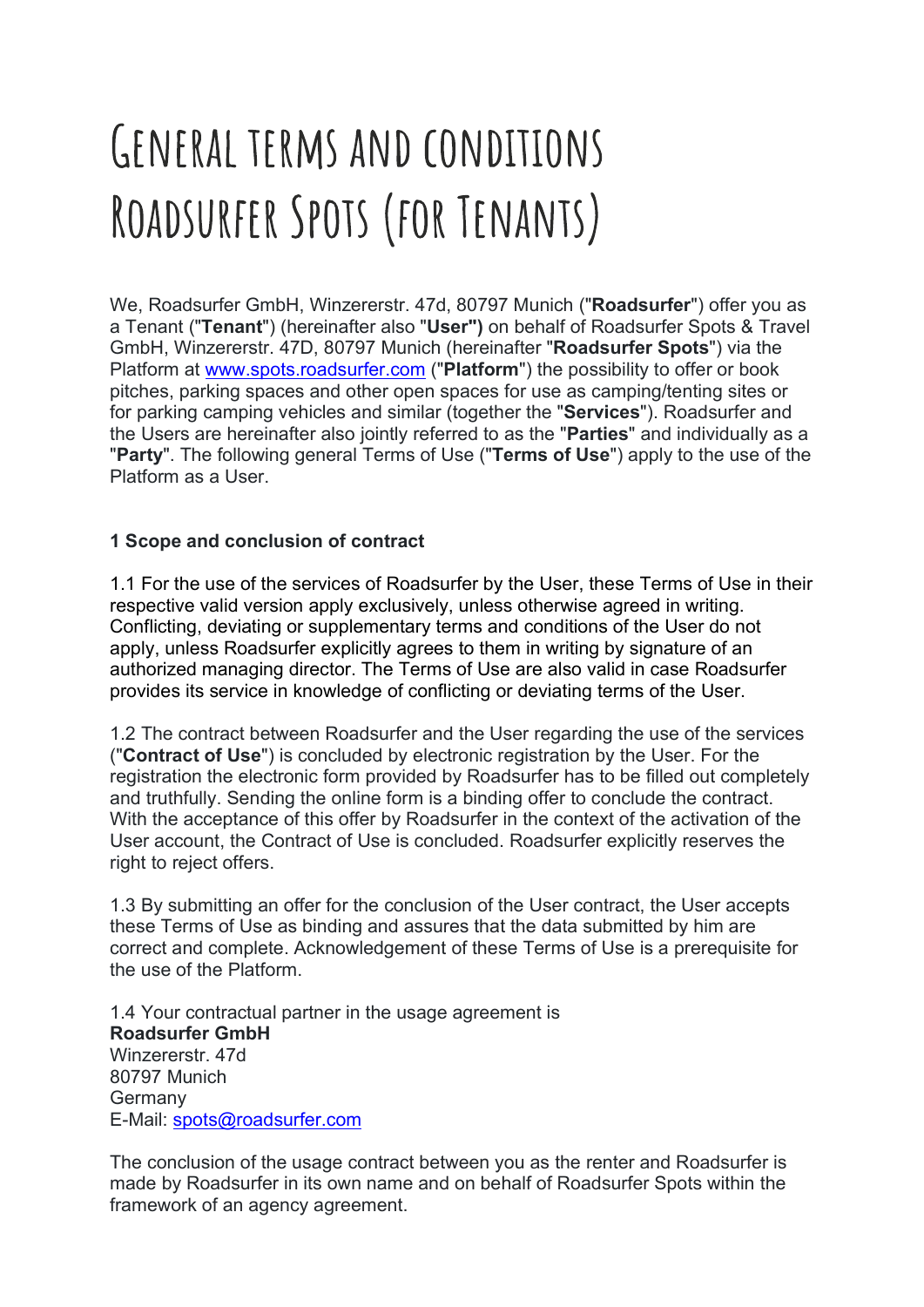1.5 For the conclusion of the contract, the German and English language is available.

1.6 The text of the contract will be stored by Roadsurfer and the Terms of Use will be sent to the User by email. The User can also view the terms of use at https://spots.roadsurfer.com/de-de/agb.

## 2 Subject of Service

2.1 Within the scope of its services, Roadsurfer offers Landlords (hereinafter referred to as "Landlord") the possibility to offer campsites, tent sites, parking spaces and other open spaces, which are in its possession, for use as camping/tent sites or for parking camping vehicles and similar ("Rental Spaces") as well as other related services ("Rental Offer") and to contact potential Tenants via the Platform. The Landlord is provided with a calendar function on the Platform for this purpose. The Landlords are in a contractual relationship with Roadsurfer Spots. The provision of the possibility for Tenants to contact Landlords is done on behalf of Roadsurfer Spots.

2.2 By placing a Rental Offer, the Landlord makes a binding offer for the conclusion of a rental contract with Tenants. The Hirer is free to accept the Rental Offer and thereby enter into a legally binding contract, which is subject to the respective cancellation conditions (see clause 8) and guidelines as defined in clause 2.3, with the Rental Firm ("Rental Agreement").

2.3 Within the framework of the Platform, the Landlord has the option to include its own guidelines and rules regarding the use of the rented spaces (e.g. house rules) ("Guidelines"), which must be observed by the Renter. The Guidelines may not contradict the Terms of Use. For the avoidance of doubt, the Guidelines do not cover the Landlord's own contractual terms and conditions and are not permissible within the scope of the use of the Platform. Roadsurfer is not obliged to check the content of the Guidelines (neither under factual, legal nor other aspects). Any discrepancies regarding the Guidelines are to be clarified exclusively between the Landlord and the Renter.

2.4 In principle, the Landlord is free to set the price of the Rental Offer on its own responsibility.

2.5 A contract regarding the booking requests is concluded exclusively between the respective Landlord and Tenant. Roadsurfer acts neither as a representative nor as an authorized agent of one of the contracting parties. From the accordingly concluded contract between the Landlord and the Tenant no contractual rights exist against Roadsurfer and / or Roadsurfer Spots. Roadsurfer is neither owner, proprietor nor operator of the Rental Spaces and will also not act as a real estate agent or broker.

 2.6 The entry of free dates of the Landlord for Rental Offers within the framework of the calendar function of the Platform is carried out by the Landlord on his own responsibility.

2.7 Roadsurfer has no influence on the type of execution of the rental relationship as well as its content. In particular, Roadsurfer is not obliged to check the condition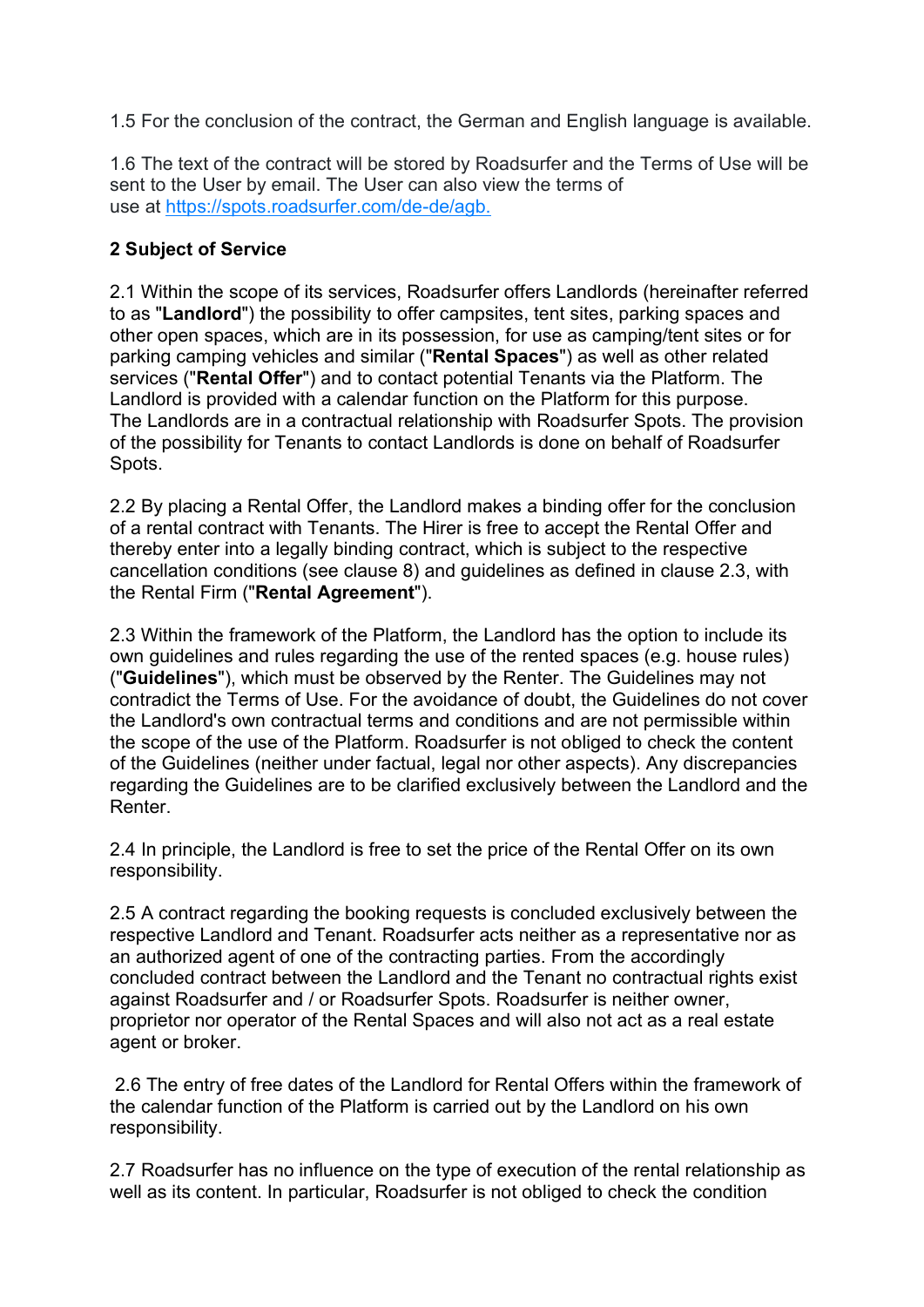and/or the suitability of the rental space for the rental purpose. The User is not entitled to any claims against Roadsurfer in this context. A liability of Roadsurfer regarding correctness, completeness and topicality of the Rental Offers is excluded. Furthermore, any guarantee regarding the quality of the Rental Offer by Roadsurfer is excluded.

2.8 Via the Platform the Users have the possibility to communicate with each other. The User bears the sole responsibility in this regard and is obliged to comply with the regulations according to section 6.2 accordingly.

## 3 General obligations of the User

3.1 The User is obligated to keep the access data assigned to him for access to the services secret, to protect it from access by third parties and not to disclose it to third parties. In case of loss or knowledge of unauthorized third parties of access data, the User informs Roadsurfer immediately in text form, so that Roadsurfer can arrange a blocking of the access if necessary (see section 10.1). The User is responsible for all actions which are carried out using his identification.

3.2 The User will not use or allow the use of the services in an illegal or abusive manner, in particular not (i) for the processing of transactions concerning such items that violate legal provisions, (ii) in connection with the sending of so-called spam notifications, (iii) the establishment of contact for purposes other than in connection with a rental relationship as well as (iv) to use the communication function of the Platform to initiate rental relationships independently of the Platform in order to, among other things, avoid the service fee to be paid. Also excluded from the use of the services are Users with demonstrably dubious business practices.

3.3 The User shall indemnify Roadsurfer against all actual and alleged claims of third parties, including the costs of legal enforcement/prosecution, based on actions or omissions of the User, in particular claims based on or made with the User's approval of any illegal or improper use of the Services or non-compliance with applicable regulations or infringement of third party rights. The User has to inform Roadsurfer immediately if such a violation is imminent.

3.4 Roadsurfer is entitled to compensation for additional costs incurred against the User, should such costs be incurred due to a failure to perform or a failure to perform in a timely, complete or proper manner any of the User's obligations.

## 4 Legal relationship with the Landlord and obligations of the Landlord

4.1 Roadsurfer as an agent of Roadsurfer Spots enables Tenants and Landlords to contact and conclude rental contracts. Roadsurfer is not obliged to check the Rental Offers of the Landlords under factual, legal or other aspects on the Platform.

4.2 Landlords are prohibited from posting Rental Offers on the Platform that (i) are fraudulent, false or misleading (whether directly, by omission or due to failure to update information), (ii) are defamatory, libelous, obscene, pornographic, vulgar, abusively violent or threatening, (iii) promote or encourage discrimination, bigotry, racism, hatred of, harassment of, or harm to any person or group, or (iv) promote illegal or harmful acts.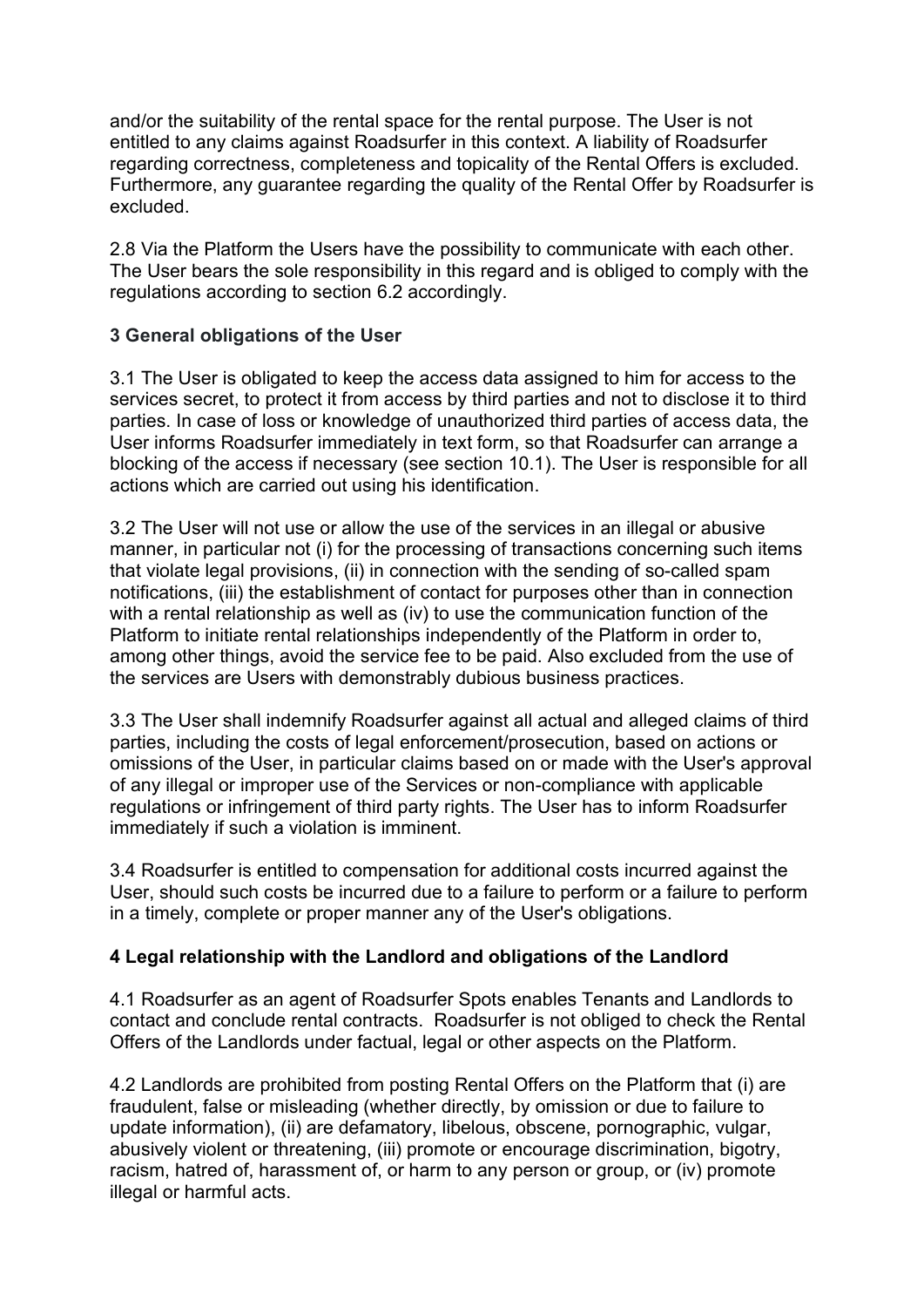4.3 Roadsurfer is entitled, if Rental Offers and contents of the Landlord violate the prohibitions mentioned in section 4.2 or applicable law, to remove them from the Platform immediately.

4.4 It is the sole responsibility of the Landlord to comply with all applicable laws and regulations governing the rental of rental space as well as agreements made with third parties. Roadsurfer assumes no liability in this regard.

4.6 The FAQ provided on the Platform of Roadsurfer do not constitute legal advice within the meaning of the Legal Services Act and cannot replace advice from e.g. a lawyer.

## 5 Roadsurfer Free Spots

In the context of the use of the Roadsurfer Free Spots, the renter is obliged to independently check the legal requirements before using the spots. It is the sole responsibility of the Renter to comply with all applicable laws, and regulations as well as agreements made with third parties in connection with the use of the Free Spots. Roadsurfer assumes no liability in this context.

## 6. [blank]

## 7. Evaluation of the Tenancy

7.1 The User has the possibility to evaluate the rental relationship on the Platform after its termination ("Evaluation").

7.2 The User is obligated in the context of evaluations (i) not to make any misleading, false or defamatory statements, (ii) not to insult or disparage other Users and (iii) to refrain from any obscene, pornographic, vulgar or violence glorifying statements as well as (iv) any form of discrimination, fanaticism, racism and/or hatred against a person or group. Roadsurfer reserves the right to immediately delete ratings that violate the aforementioned criteria. Section 4.3 applies accordingly.

7.3 The User is aware that received ratings do not represent the opinion of Roadsurfer. Roadsurfer is not obligated to check reviews of Users for accuracy.

## 8 Ranking of Rental Offers

8.1 The ranking of the Rental Offers during a search on the Platform by the renter is based on the number of search criteria matching the search query in the Rental Offers. If several Rental Offers have an identical number of matching search criteria, the display is randomized (i.e. without weighting).

8.2 The reason for the aforementioned parameters and their weighting is to offer Users the best possible User experience on the Platform, in which those search results are prioritized for the User that are supposedly of most interest to him based on his search query.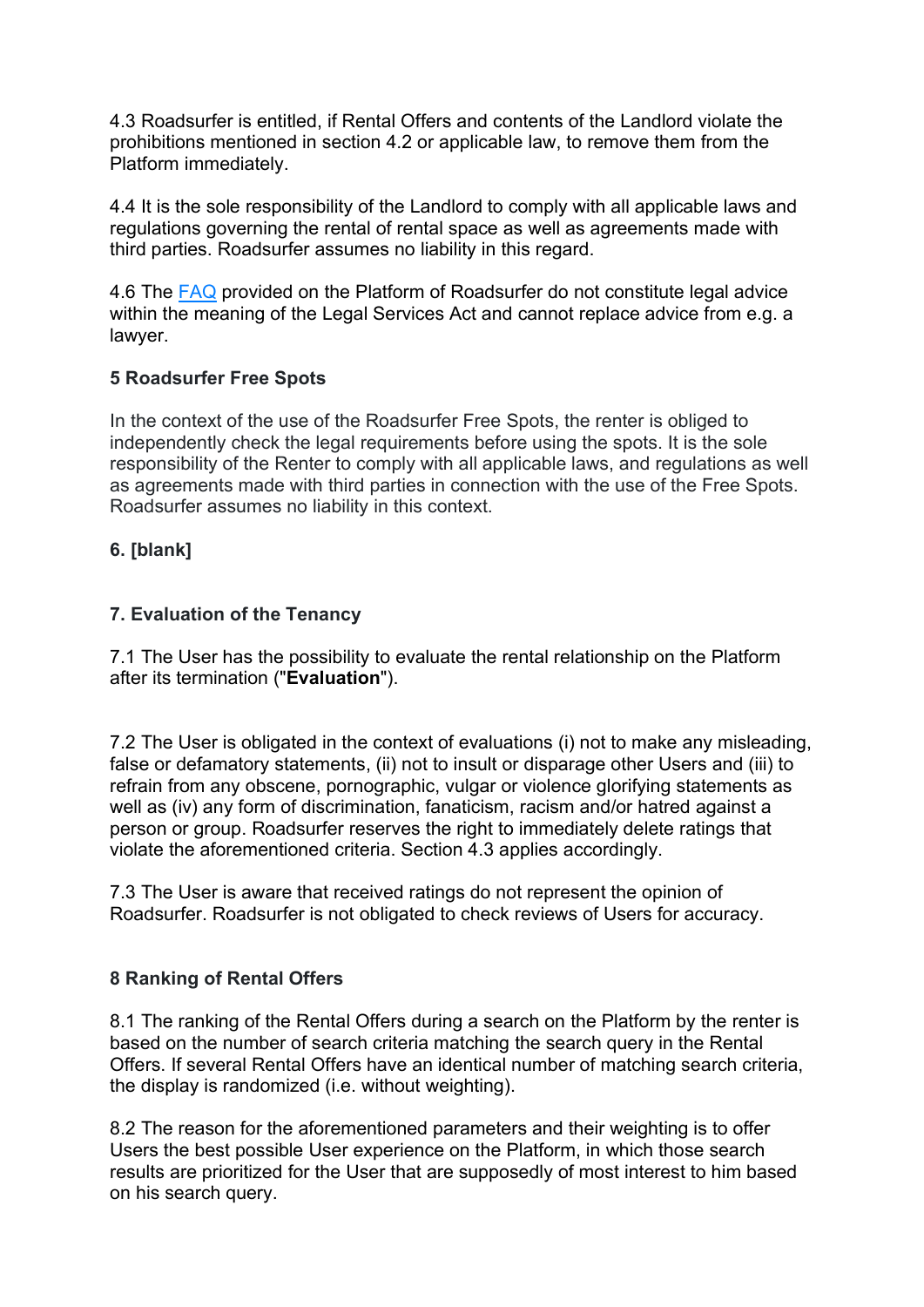## 9 Cancellation/rebooking of a booking

9.1 The Renter and the Landlord each have the option to cancel the rental relationship via the Platform. The cancellation conditions, including the cancellation deadlines to be observed and any cancellation fees that may be incurred, are based on the cancellation type agreed as part of the rental relationship and can be found at https://spots.roadsurfer.com/de-de/faq. A refund of the rental fee less any cancellation fees incurred shall be made within 14 calendar days to the means of payment used by the Renter at the time of booking.

9.2 It is possible to rebook the rental relationship via the Platform, provided that the Landlord agrees to this. The rental fee will be adjusted accordingly in case the rental period is extended/shortened due to the rebooking and the renter is obliged to pay an additional amount immediately. The additional amount will be automatically collected by Roadsurfer via the means of payment chosen by the renter. If the rental period is shortened due to the rebooking, the possibly overpaid rental fee will be refunded by Roadsurfer within 14 calendar days to the means of payment used by the renter at the time of booking.

## 10. Availability, Maintenance, Disturbances, Force Majeure

10.1 Roadsurfer will guarantee an availability of the Platform of at least 98% related to one (1) year of use of the services by the User. Excluded from this is the expenditure of time for the necessary regular maintenance and care or technical improvement of the Services ("Maintenance Time") as well as cases according to clause 9.3. Roadsurfer will try to perform these works within the Maintenance Time outside the regular working hours (Central European Time/GMT).

10.2 The claim to use the services exists only within the scope of the current state of the art.

10.3 Roadsurfer points out to the User that restrictions or impairments of the services may occur which are beyond the control of Roadsurfer. This includes in particular actions of third parties who do not act on behalf of Roadsurfer, technical conditions that cannot be influenced by Roadsurfer as well as force majeure. Also the hardware, software and technical infrastructure used by the User can have an influence on the services. As far as such circumstances have influence on the availability or functionality of the service provided by Roadsurfer, this has no effect on the contractual conformity of the service provided.

10.4 Roadsurfer is released from its obligation to perform if the non-performance is due to circumstances of force majeure or other unforeseen circumstances for which Roadsurfer is not responsible (e.g. war, strike, natural disasters, pandemics, epidemics, water ingress, system failures on the internet or sabotage by malware).

10.5 The Parties shall inform each other immediately upon becoming aware of the occurrence of a case of force majeure or other circumstances mentioned in this Section 9.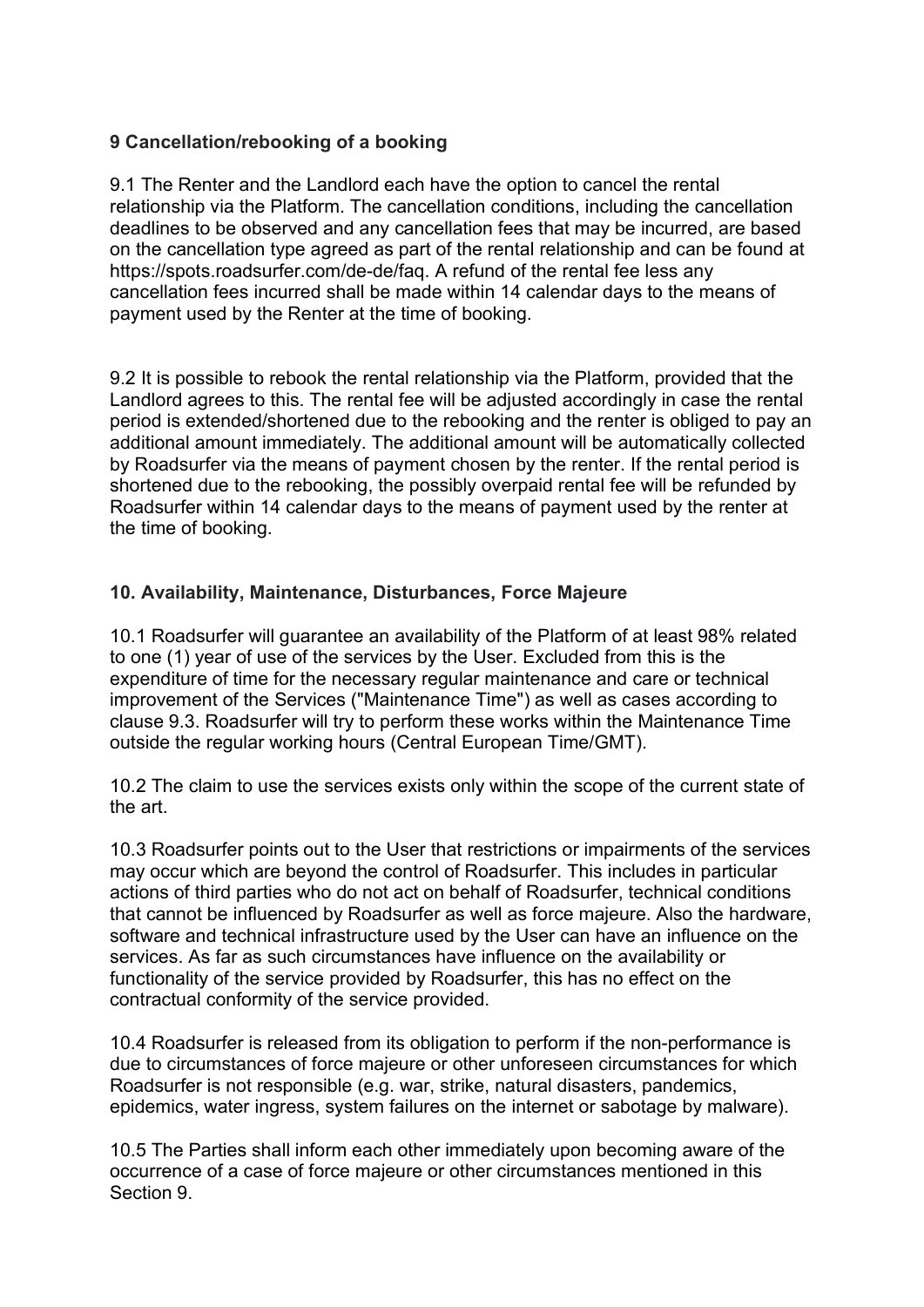## 11 Blocking of the User account

11.1 Roadsurfer may block the User's access to the Platform in whole or in part without prior notice or delete the User's account if (i) the User violates the Terms of Use (especially his general obligations according to section 3, the Landlord obligations according to section 4 as well as the evaluation criteria according to section 6) or (ii) there is a risk of damage or impairment of Roadsurfer's systems or a risk of damage to the general public.

 11.2 A blocking/deletion of the User account by Roadsurfer does not entitle the User to assert claims against Roadsurfer, subject to mandatory legal provisions.

## 12 Rights of Use

12.1 Roadsurfer grants the User a revocable, simple, non-transferable and non-sublicensable right to use the services for his own purposes in connection with the subject matter of the contract. This right of use is temporally limited to the duration of the Contract of Use and refers exclusively to the status and scope of the services provided by Roadsurfer during the contract period. The User does not receive any further rights, e.g. to software applications or operating software underlying the Services.

12.2 The use of the services is only permitted for the User within the scope described in section 11.1. In particular, the User is prohibited from unauthorized copying of the Services or the underlying software, editing, decompiling the source code or making it readable or usable in any other way, making software publicly available, renting it, transferring it to third parties in any other way, exploiting it or using it or allowing it to be used for the purposes of third parties. Sections 69d and 69e UrhG remain unaffected by this regulation.

12.3 Roadsurfer reserves the right to claim damages in case the User culpably enables unauthorized third parties to use the services. In case of unauthorized transfer of use to third parties, the User will immediately inform Roadsurfer upon request of all information necessary for the assertion of claims against the third party.

## 13 Rental Fee and Service Fee of Roadsurfer

13.1 All prices stated on the Platform are final prices including any statutory VAT owed as well as all other price components. Roadsurfer Spots uses the external payment service provider Adyen (Adyen, Simon Carmiggeltstraat 6 - 50, 1011 DJ Amsterdam, The Netherlands) ("Adyen") for the payment of the rental fee for the rental relationship booked by the Renter ("Rental Fee"). Adyen is a financial services provider regulated by the Dutch Central Bank (De Nederlandsche Bank NV (DNB)). All bookings through the Platform are secured by Adyen's payment system. No payment of the rental fee to Roadsurfer and / or Roadsurfer Spots will be made at any time. The rental fee is due immediately after the conclusion of the rental relationship by booking and is automatically collected by Adyen via the means of payment chosen by the renter.

13.2 The rental fee will be transferred by the external payment service provider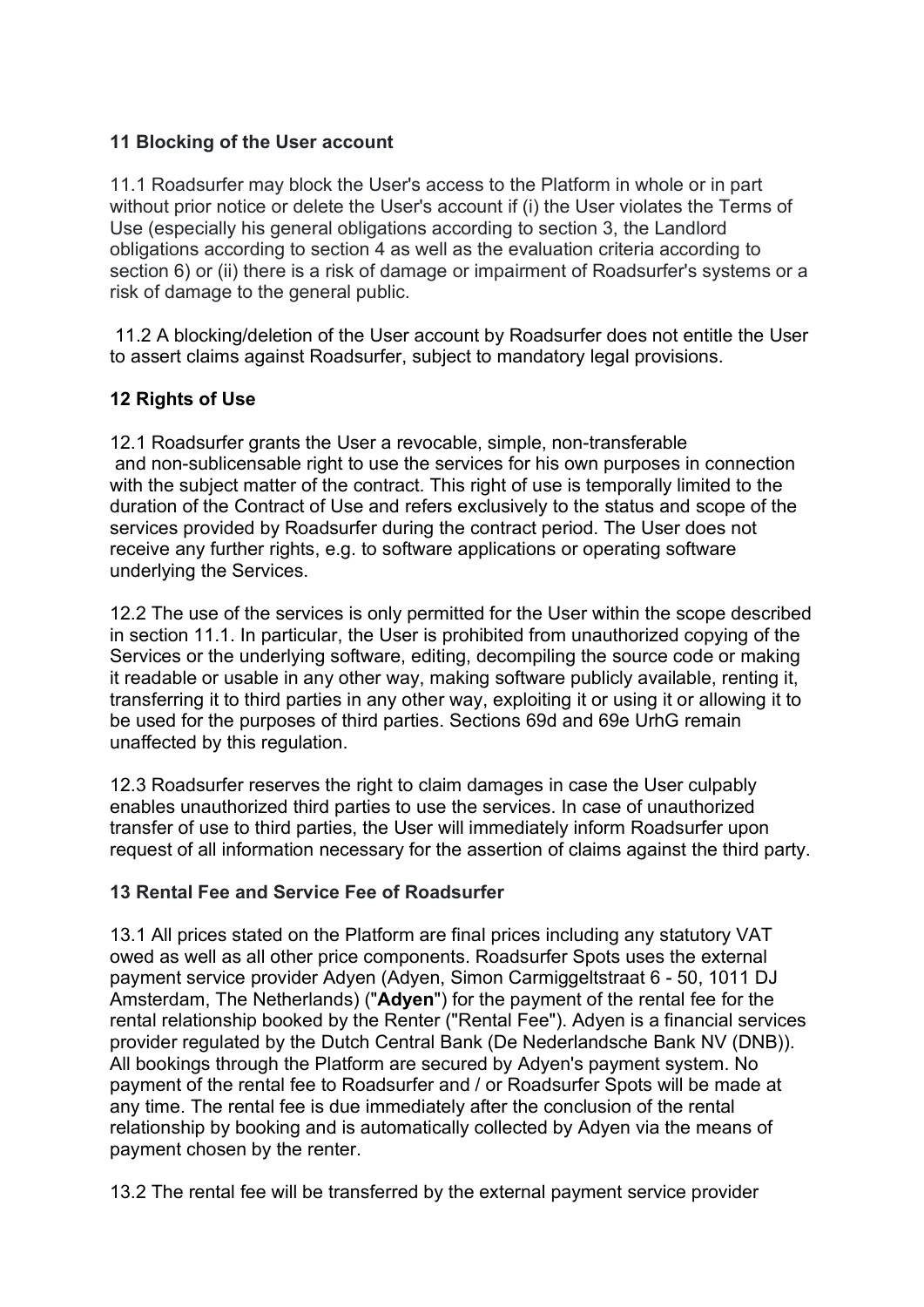Adyen commissioned by Roadsurfer Spots within 7 calendar days after the end of the calendar day on which the rental relationship ends less the service fee agreed between Roadsurfer Spots and Landlord ("Service Fee") to the account deposited by Landlord with Adyen.

## 14 Contract Term and Termination

14.1 Subject to any written agreement to the contrary, the User Agreement shall be concluded for an indefinite term and may be terminated by either party at any time.

14.2 The right of both parties to terminate without notice for good cause shall remain unaffected, in particular (i) if the other party persistently breaches material contractual obligations and the breach is not remedied within a reasonable period of time despite a warning with a reasonable deadline or (ii) if the other party suffers a material deterioration of or threat to its assets.

14.3 Notice of termination must be given in text form (i.e. by letter or e-mail). The notice of termination shall be sent to the address or e-mail address specified in Section 1.4

## 15 Liability

15.1 A liability or guarantee of Roadsurfer for the correctness as well as legality of the Rental Offers and the use of the Rental Spaces by the Landlord - especially regarding the compliance with the applicable legal requirements and tax obligations as well as other information provided by the Users on the Platform is excluded. Roadsurfer is neither generally obliged to monitor the information provided by the Users, nor obliged to delete content that is not obviously illegal.

15.2 Furthermore, any liability of Roadsurfer for damages within the scope of the rental relationship to property/property or other rights of the Landlord/Tenant by the respective other party is excluded. The Landlord or Renter shall be liable on their own responsibility for any damage caused by them to the respective other party.

15.3 Roadsurfer is liable to the User in all cases of contractual and non-contractual liability in case of intent and gross negligence in accordance with the statutory provisions for damages or compensation for futile expenses.

15.4 In other cases Roadsurfer is liable - unless otherwise provided for in section 14.5 - only in case of breach of a contractual obligation, the fulfillment of which enables the proper execution of the Contract of Use in the first place and on the compliance with which the User may regularly rely (so-called cardinal obligation) and limited to the compensation of the foreseeable and typical damage. In all other cases the liability of Roadsurfer is excluded subject to the provision in section 14.5.

15.5 Roadsurfer's liability for damages resulting from injury to life, body or health, according to the Product Liability Act and to the extent of a guarantee assumed by Roadsurfer remains unaffected by the above limitations and exclusions of liability.

15.6 Roadsurfer's liability for damages of the User resulting from loss of data is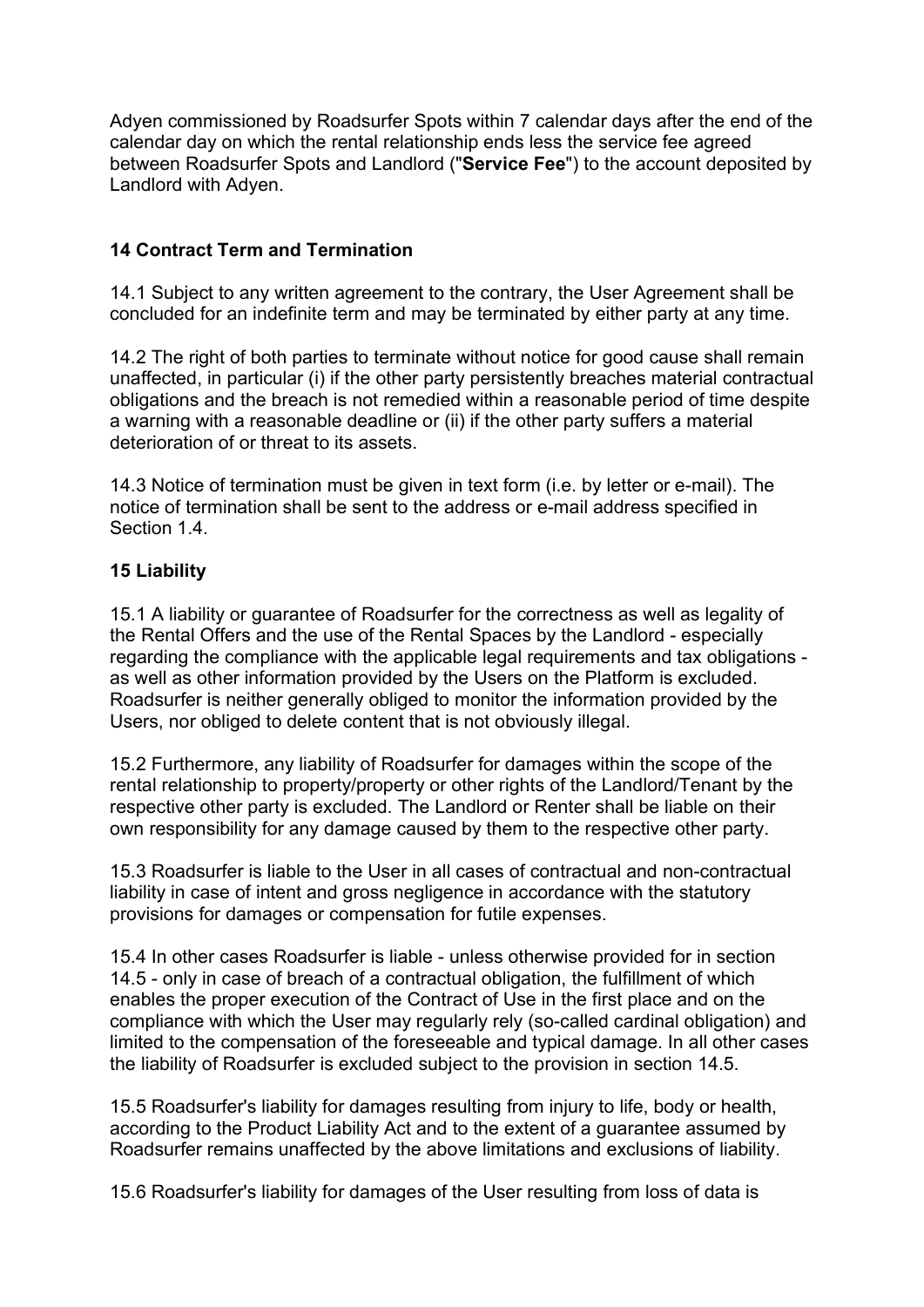excluded insofar as the damage is based on the User's failure to regularly and properly perform data backups within his area of responsibility and to ensure that lost data can be restored with reasonable effort.

15.7 As far as the liability of Roadsurfer is excluded or limited according to the Contract of Use and/or the Terms of Use, this also applies to the personal liability of legal representatives, organs, employees and vicarious agents of Roadsurfer.

## 16 Data Protection

16.1 Roadsurfer and the Landlord undertake to comply with all applicable legal data protection provisions concerning them.

16.2 After termination of the usage agreement between Roadsurfer and the Renter, the information and data provided and/or generated by the Renter will be stored exclusively for the assertion or defense of contractual claims and due to statutory retention obligations.

16.3 Further data protection information is available under the following link: https://spots.roadsurfer.com/de-de/datenschutz.

## 17 Complaints Procedures and Codes of Conduct

17.1 Online dispute resolution pursuant to Article 14 (1) ODR Regulation: The European Commission provides an online dispute resolution (ODR) Platform for consumers, which can be found at http://ec.europa.eu/consumers/odr/. Roadsurfer is currently not obliged to use an alternative dispute resolution body within the meaning of the Regulation and does not use it. Should this change, Roadsurfer will inform about it here.

17.2 Roadsurfer has not submitted to any code of conduct.

## 18 Changes of the Terms of Use

Roadsurfer reserves the right to change and adapt the Terms of Use with effect for the future. Roadsurfer will inform the User about the changes by e-mail at least 15 days before the new version of the Terms of Use is planned to come into effect. If the User does not object to the validity of the new Terms of Use within this period and uses the services unchanged, the new Terms of Use are considered accepted. In case of objection, each party is entitled to terminate the User contract extraordinarily. Roadsurfer will inform the Users about their right of objection, the period for this and the legal consequences of silence or objection.

## 19 Final Provisions

19.1 The transfer of the Contract of Use or individual rights or obligations hereof by the Landlord to third parties requires the prior written consent of Roadsurfer. § 354a HGB remains unaffected.

19.2 The set-off by the User is only permitted with an undisputed or legally established claim of Roadsurfer. The same applies to the assertion of rights of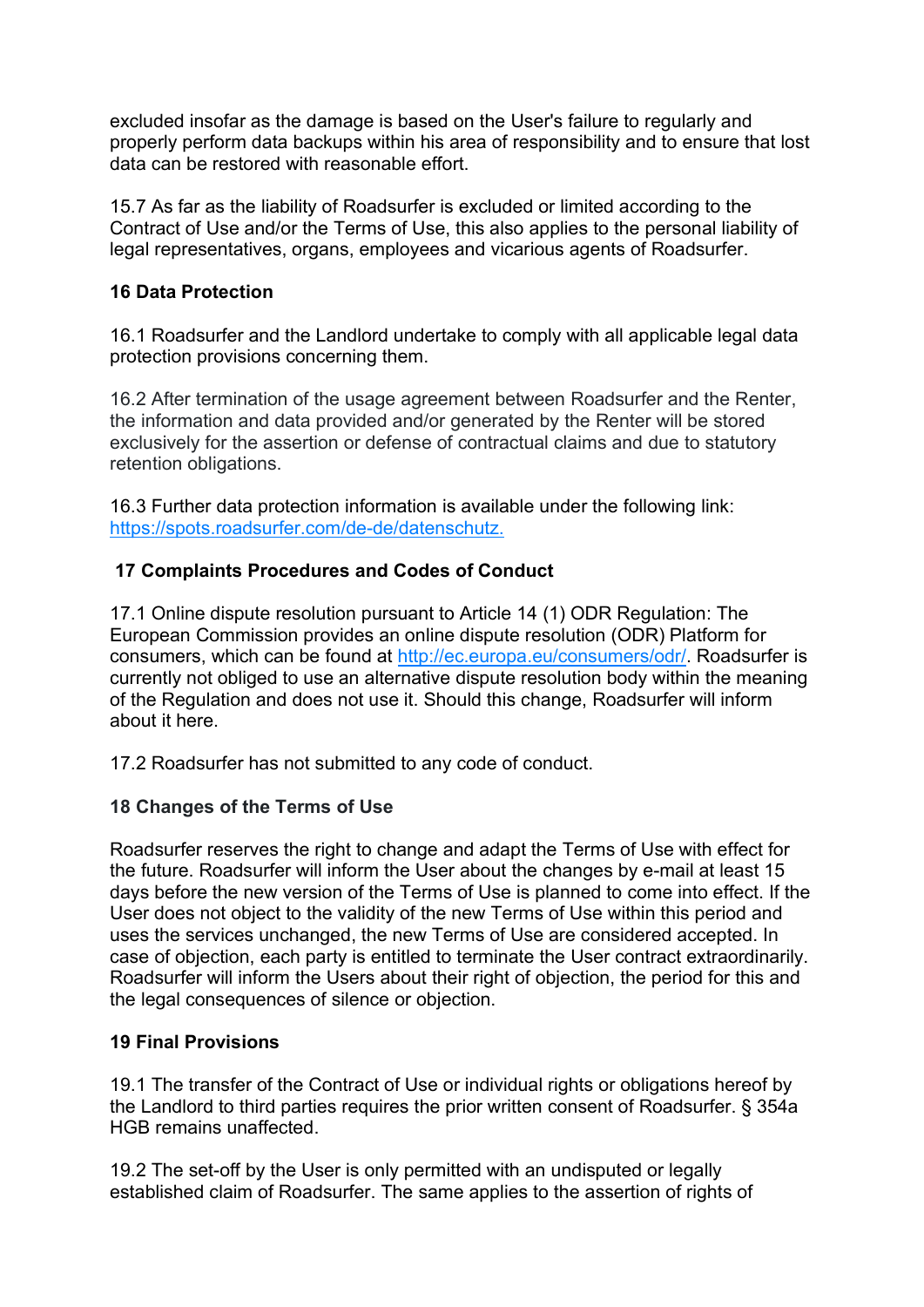retention, whereby the counterclaim must also be based on the same contractual relationship.

19.3 German law shall apply exclusively between the parties to the exclusion of the UN Convention on Contracts for the International Sale of Goods (CISG). In business transactions with consumers within the European Union, the law of the consumer's place of residence may also be applicable, provided that it concerns mandatory consumer law provisions.

 19.4 If the User is a merchant in the sense of the German Commercial Code, a legal entity under public law or a special fund under public law, the exclusive place of jurisdiction for all disputes arising from and in connection with the contract is the place of business of Roadsurfer.

19.5 If the User is a consumer in the sense of § 13 of the German Civil Code and if the User does not have a general place of jurisdiction in Germany or in another EU member state or if the User has moved his permanent residence to a country outside of the EU after the effective date of the Terms of Use or if his place of residence or usual place of abode is not known at the time of filing an action, the exclusive place of jurisdiction for all disputes arising from this Contract of Use is the place of business of Roadsurfer.

19.6 Unless otherwise expressly stipulated in these Terms of Use, all declarations and notifications within the scope of the contractual relationship and the business relationship with the User must be made in writing (also by fax) or in electronic form. Amendments or supplements to the existing Contract of Use between the parties, including the agreement to waive this formal requirement, must be made in text form.

19.7 If individual provisions of the existing contract or these Terms of Use are or become invalid or unenforceable, this shall not affect the validity of the remaining provisions. The parties shall endeavor to replace the invalid or unenforceable provision with a valid and enforceable provision that comes as close as possible to the invalid or unenforceable provision in economic terms. The same shall apply in the event of a gap in the contract or in the Terms of Use.

## 20. Provider Information

Roadsurfer GmbH Winzererstraße 47d 80797 Munich **Germany** E-Mail: spots@roadsurfer.com Tel: +49 (0)89 2154 1673 Managing Directors: Dr. Susanne Dickhardt, Christoph Niemann, Markus Dickhardt Registered at the Munich Local Court: HRB 229982 VAT ID: DE309915314

#### on behalf of the

Roadsurfer Spots & Travel GmbH